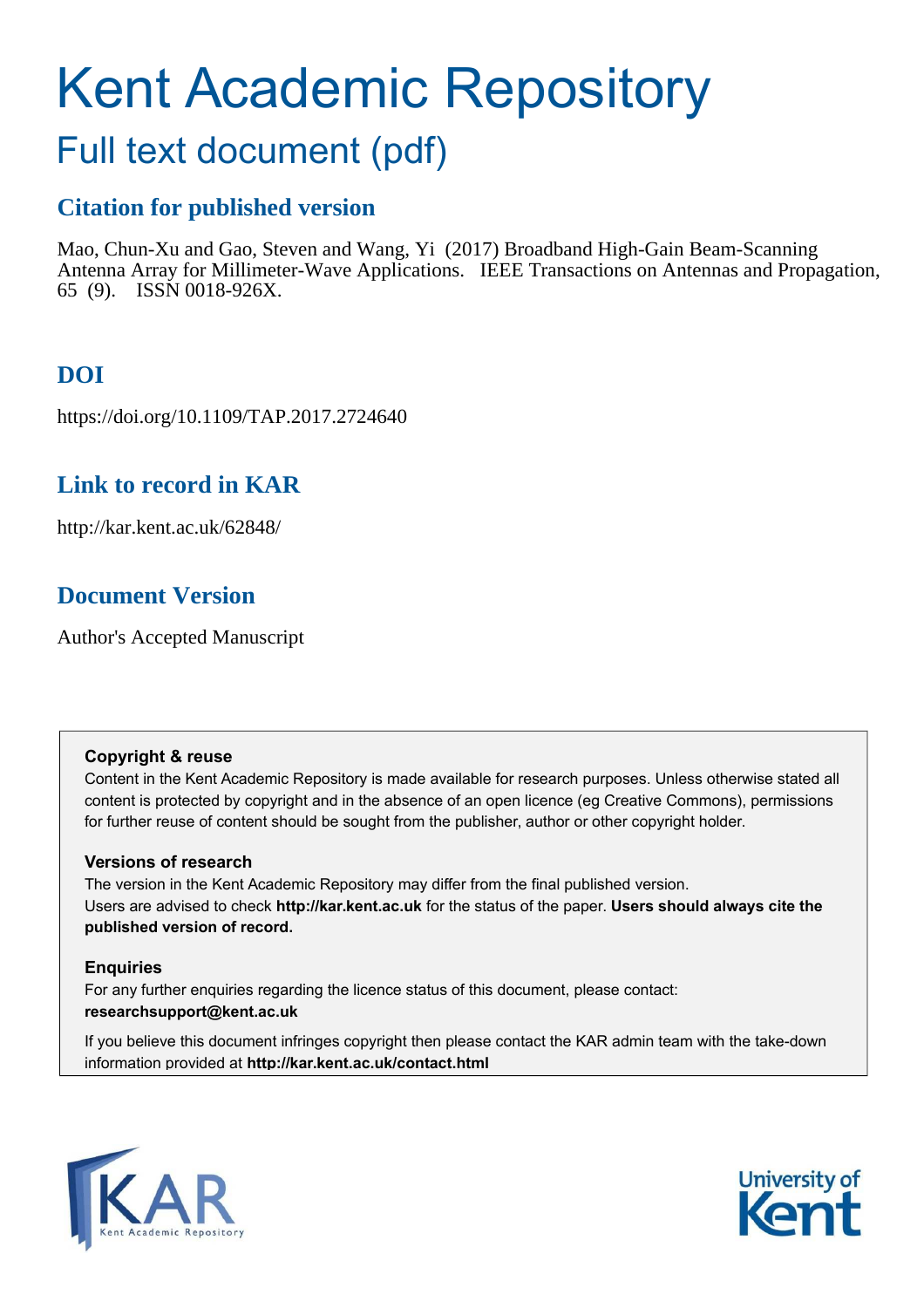# Broadband High-Gain Beam-Scanning Antenna Array for Millimeter-Wave Applications

Chun-Xu Mao, Steven Gao, Senior Member, IEEE, and Yi Wang, Senior Member, IEEE

**Abstract—In this paper, an integrated millimeter-wave filtering antenna array with low cost, broad bandwidth and high gain is proposed. The proposed 4 × 4 array serves as the unit subarray of a 2 × 2 multiple inputs multiple outputs (MIMO) antenna. The antenna element is designed based on a 3rd-order filter topology where the patch is treated as a resonator. To achieve a 3rd-order filtering characteristics, the patch is coupled with an U-shaped slot resonator in the ground plane and then a stub loaded resonator. The proposed vertically coupled structure not only makes the design very compact but also provides the strong coupling and therefore broaden the bandwidth of antenna. The seamless integration and co-design of the antenna and filter removes the need of a separate filter as required in traditional wireless systems. This potentially leads to significant reduction of the cost of RF front ends. To validate the concept, the subarray and the MIMO array at Ka band are optimized, prototyped and tested. Measured results agree well with the simulations, showing a broad bandwidth from 24.8 to 30.6 GHz, high in-band gain of 18 dBi and high cross polarization discrimination (XPD) of 30 dB. The presented antenna could have potential applications in 5G basestations.** 

**Index Terms— Broadband, beam-switching, integration, filtering, antenna array, massive MIMO, 5G wireless communications.** 

#### I. INTRODUCTION

HE emerging fifth generation (5G) mobile communication THE emerging fifth generation (5G) mobile communication<br>has attracted intensive research interests in academia and industry because of its huge potentials such as broadband, very high data rate and significant reduction of digital traffic [1]-[2]. In the 5G era, lots of things such as electronic devices, vehicles and the equipment in the offices and homes will be wirelessly connected through Internet. Users will be able to access ultrahigh-definition (UHD) multimedia streaming and services such as Virtual Reality (VR) and Augmented Reality (AR) [2]. It is widely believed the 5G standards will be introduced in 2020.

 To meet the life-like experience of 5G users, one of the key demands for 5G communication is the extremely high data rate, which can be facilitated by increasing the bandwidths of the systems and operating in millimeter wave (mm-wave)



components, the base-station antennas in mm-wave mobile broadband system are required to have high gain and adaptive directional beam so as to overcome the higher loss of the transmission path and improve the link stability [2]. Massive MIMO base station is another promising technique in improving the capacity and service quality by accurately concentrating the transmitted energy to the mobile users [3]-[5]. Fig. 1 shows the architecture of a massive MIMO antenna array for 5G base-station, consisting of multiple sub-arrays in two dimensions. The subarrays in the massive MIMO base station adaptively direct the beams to the users in azimuth and elevation directions. Each subarray is composed of  $n \times n$ radiation elements and therefore high gain and steerable beam can be achieved. Due to the short wavelength of mm-waves and the limited coverage area of each 5G cellular, more basestations will be required in urban areas. As a result, low-cost and light weight base station antennas will be in huge demand.

 Various mm-wave antenna elements have been reported for 5G communications [6]-[8]. In [6], a stacked patch antenna element was proposed to realize a broadband operation at 28 GHz. However, this antenna suffers from poor radiation

Manuscript submitted on April 30, 2016; This work is supported by the EPSRC grant EP/N032497/1 and YW is supported by UK EPSRC under Contract EP/M013529/1.

C. Mao and S. Gao are with School of Engineering and Digital Arts, University of Kent, Canterbury, UK (email: cm688@kent.ac.uk).

Y. Wang is with the Department of Engineering Science, University of Greenwich, UK (email: yi.wang@gre.ac.uk).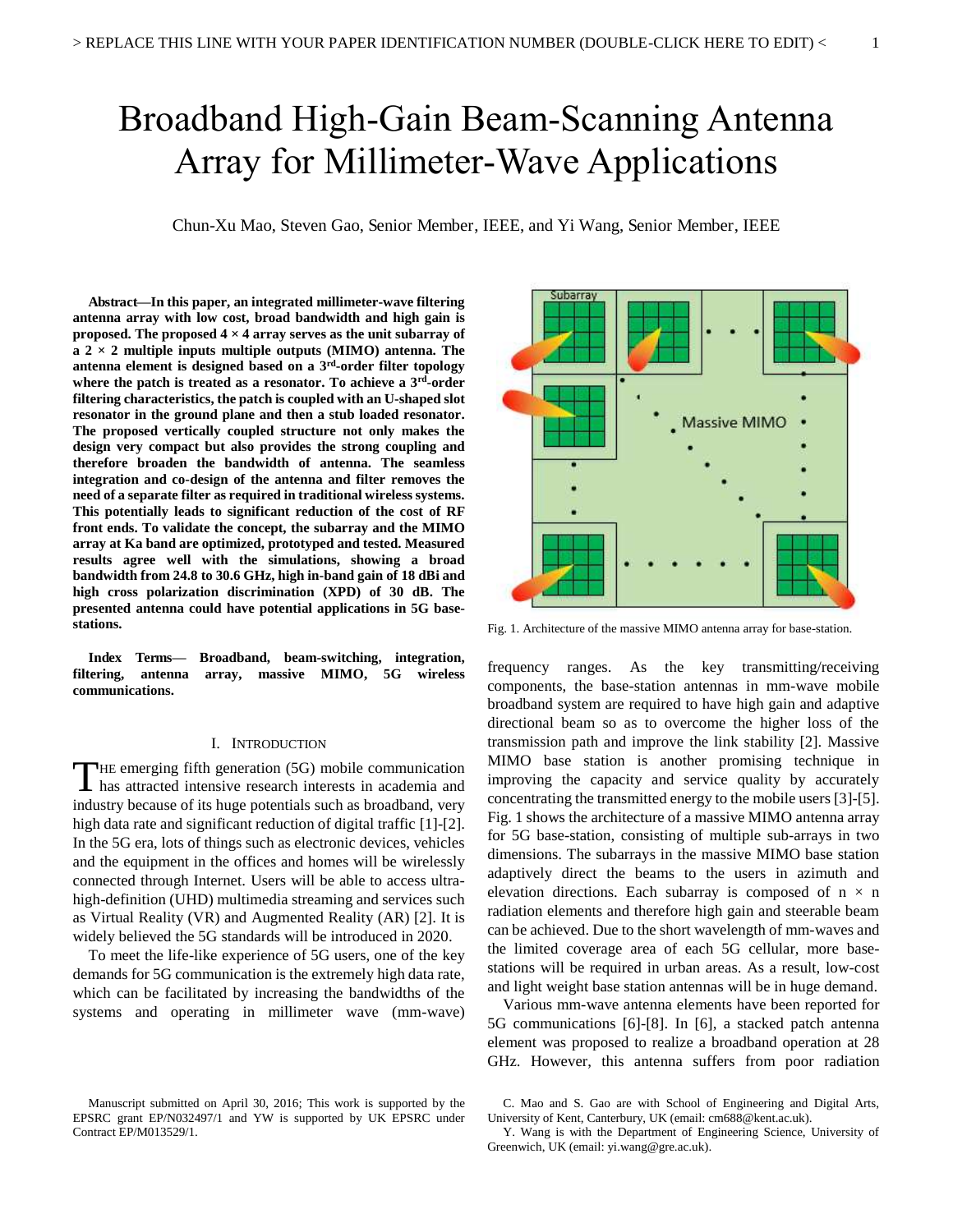performance in E- and H-plane with some nulls in the main beam. In [7], a tilted antenna at 28 GHz was reported by combining a patch and a waveguide aperture. The design is compact, but difficult for integration because of the adopted waveguide. Dual-band (28/38 GHz) antenna elements with circular polarization have also been proposed in [8], but the antenna suffers from narrow bandwidths (less than 3%). Mmwave antenna arrays for 5G applications were also demonstrated in [9]-[11]. In [9], a large-scale array at 28 GHz was achieved in a cell phone. Mm-wave arrays using substrate integrated waveguide (SIW) and low temperature co-fired ceramic (LTCC) technologies are also realized in [10]-[11]. In [12]-[14], massive MIMO arrays for 5G wireless communications were presented. In [12], a waveguide slot array at 60 GHz was proposed. Massive MIMO arrays based on using low-cost patch antennas were shown in [13] and [14], but their bandwidths were limited and the antenna subarrays were placed in different planes.

 As mentioned earlier, in order to meet the requirements of 5G wireless applications, antenna arrays with broadband, lowprofile and low-cost are required. Techniques such as massive MIMO and beam-switching need to be employed in the antenna design. In addition, the integration of passive components is another promising approach to further reduce the complexity and cost of the RF frontends [15]-[16]. For instance, integrated filtering antennas can not only reduce the interferences from other channels and losses but also enhance the bandwidth and frequency selectivity [17]. In this paper, a  $2 \times 2$  massive MIMO array based on integrated filter-antenna is proposed. Each channel of the MIMO is a  $4 \times 4$  subarray that delivers high gain. Besides, the beam-switching capability of the subarray is investigated. Vertically coupled resonators are used to achieve a very compact footprint but obtain a 3 rd-order broadband filtering characteristic. The subarray and massive MIMO antenna array are prototyped and tested to verify the design concept.

This paper is organized as follows. Section II illustrates the subarray and design methodology. Section III covers the massive MIMO antenna array. Section IV presents the results followed by Conclusions.

#### II. ANTENNA ELEMENT AND SUBARRAY

#### A. Configuration of subarray

Fig. 1 shows the configuration of the proposed subarray, which is composed of  $4 \times 4$  radiation elements. It has a stacked structure. The patches are printed on the top layer of the upper substrate while the feeding network is printed on the bottom layer of the lower substrate. Between the two substrates, a 1 mm thick foam is inserted as a spacer. The patches and the feeding network share the same ground plane, which is placed on the top layer of the lower substrate. In the ground plane, two Ushaped slots for every patch are etched to form a resonator and couple the electromagnetic wave from the feed to the patches. RO 4003C substrate with a permittivity of 3.55 and loss tangent of 0.0027 is used for the lower substrate while RO 5880

substrate with a permittivity of 2.2 and loss tangent of 0.0009 is used for the upper substrate. The thicknesses of the RO 4003C and the RO 5880 are 0.2 mm and 0.254 mm, respectively. In order to reduce the grating



Fig. 1. Configuration of the proposed  $4 \times 4$  subarray. Ld = 6.4 mm, H1 = 0.2 mm,  $H2 = 1$  mm,  $H3 = 0.254$  mm.



Fig. 2. Configuration of the antenna element.  $Lp = 3.2$  mm,  $L1 = 1.4$  mm,  $L2 =$ 1.6 mm,  $L3 = 1.9$  mm,  $L4 = 2.1$  mm.

lobe level for the beam switching applications, the spacing between the elements Ld is chosen to be  $0.6 \lambda$  at 28 GHz.

#### B. Antenna element

The radiation element in the subarray is shown in Fig. 2. Different from a traditional patch antenna, two U-shaped slots are inserted in the ground. The slots works as half-wavelength resonators. Two slots instead of one are utilized here to balance the coupling to the patch and reduce the cross polarization level.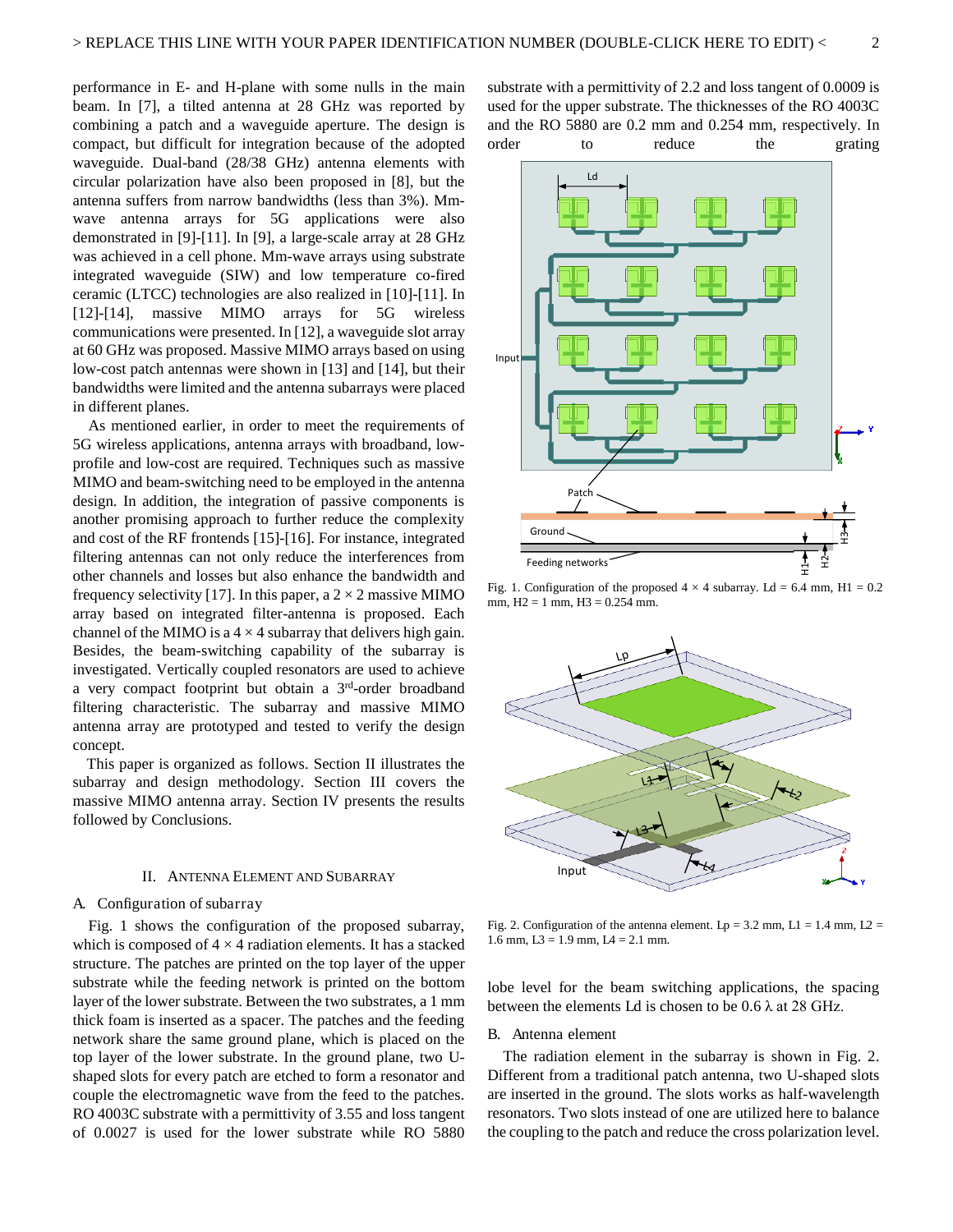section.

The slots resonators are symmetrical with respect to the feed line in the bottom layer. The feeding line is tapped to a symmetrical stub loaded resonator (SLR). Here, the SLR serves as a single mode resonator as only the even



Fig. 3. Simulated  $S_{11}$  of the proposed antenna element.



Fig. 4. Topologies of the coupled-resonator structures: (a) a bandpass filter; (b) the proposed integrated filtering antenna element in Fig. 2.

mode is excited. The patch, U-shaped slot resonator and SLR have the same resonant frequency of 28 GHz. The dimensions of the slots and the SLR can be approximately determined using the expressions below,

$$
2L1 + L2 \approx \frac{c}{2 f_0 \sqrt{\varepsilon_{\text{eff1}}}}
$$
 (1)

$$
L3 + \frac{L4}{2} \approx \frac{c}{2 f_0 \sqrt{\varepsilon_{\text{eff 2}}}}
$$
 (2)

where  $f_0$  is the resonant frequency.  $\epsilon_{\text{eff 1}}$  and  $\epsilon_{\text{eff 2}}$  are the effective dielectric constants of the slot-line in the ground and the microstrip, respectively. c is the speed of light in free space. The optimization was performed using high frequency structural simulator (HFSS 15) and the optimized parameters are presented in the legend of Fig. 2.

 Since the patch, U-shaped slots and SLR are vertically coupled and synchronously tuned, the proposed antenna element has a compact size and exhibits a  $3<sup>rd</sup>$ -order frequency response, as shown in Fig. 3. As can be observed, the antenna element has a broad impedance bandwidth from 24.5 to 31.5



GHz (FBW=25%) with three reflection zeros in the operation band. The filtering characteristic of the antenna is attributed to the integrated design, which will be discussed further in the next

Fig. 5. (a) Simulated S-parameters of the bandpass filter; (b) bandwidth variation with different coupling coefficients.

#### III. DESIGN METHODOLOGY

 The coupled-resonator structure shown in Fig. 2 helps the antenna element to achieve a very wide bandwidth with a compact size. This integrated filtering antenna is realized using a coupled filter design approach, where the patch is treated as the last resonator of a 3rd-order filter.

#### A. Topology and vertically coupled bandpass filter

Fig. 4(a) shows the topologies of a vertically coupled 3<sup>rd</sup>order bandpass filter. The circles represent the resonators whereas the lines represent the coupling between them. It is important to note that here the resonator-2 is a defected ground structure. Such a stacked configuration effectively reduces the footprint of the design. Replacing the 3rd resonator with a patch antenna leads to the 3rd-order filtering antenna, as shown in Fig. 4(b).

 First, a bandpass filter is designed to demonstrate the broadband capability for the strong coupling between the vertically coupled resonators. As shown in Fig. 5(a), a very broadband from 23.2 to 30.8 GHz can be achieved using two microstrip hairpin resonators and one slot-line resonator in the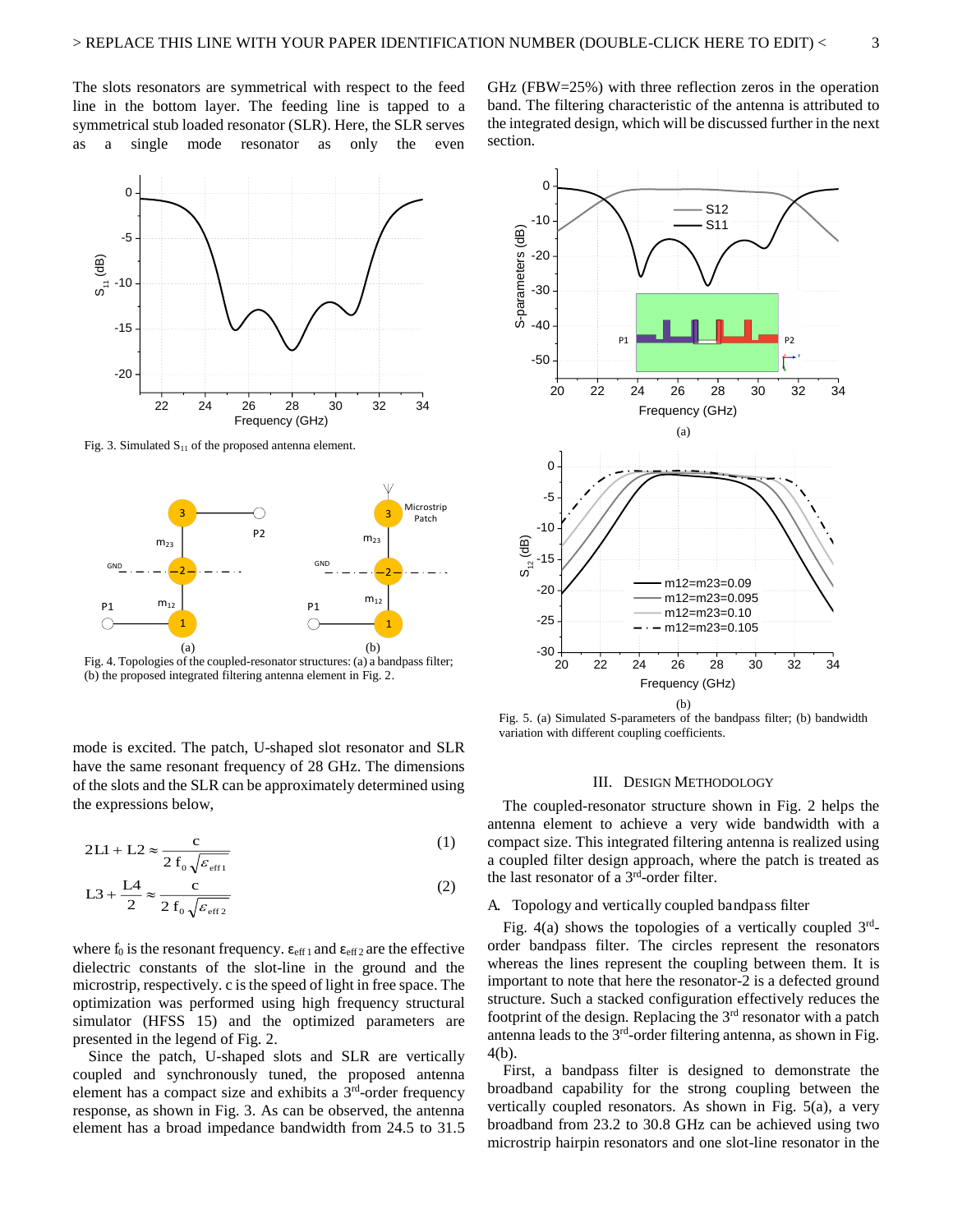ground. By adjusting the coupling intensity between the resonators, the bandwidth of the filter can be changed, as presented in Fig. 5(b). This can also be applied to adjust the bandwidth of the proposed integrated filtering antenna.



Fig. 6. Configuration of the U-shaped slot resonator.





Fig. 6 shows the  $U_{\text{B}}$  shaped slot-line in the ground, which acts as the resonator-2  $\frac{1}{2}$   $\frac{1}{2}$  Fig. 4. Its resonant frequency can be controlled by adjusting the length and width of the slot. Fig.  $7$ shows the simulated resonant requency <sup>3</sup> of the slot as the function of the lengths and widths. It should be noted that the width of the slot has a significant effect on the resonant frequency. In this design, W1=0.2 mm is chosen.

#### C. Filter antenna integration

 To illustrate the filter-antenna integration scheme, three types of patch antennas are investigated, as shown in Fig. 8. Fig. 8(a) is a traditional slot coupled patch antenna fed by a microstrip at the center, denoted as Antenna-I. Replacing the slot in the ground by a half-wavelength U-shaped slot and feeding from one side, lead to Antenna-II in Fig. 8(b). Fig. 8(c) represents the proposed antenna in this work. Different from Antenna-II, there are two U-shaped slots side-by-side. The microstrip feed line is tapped to an even-mode SLR, which is then coupled to the slots. This symmetric design is devised to improve the polarization purity of the antenna.

Fig. 9 shows the comparison of the simulated  $S_{11}$  of the three patch antennas. As can be observed, Antenna-I has one reflection zero at 28 GHz and a bandwidth of 10% from 26.5 to 29.5 GHz. When the U-shaped slot is integrated in the ground, Antenna-II exhibits an improved bandwidth with two reflection zeros in the band. The FBW is about 17.8%. For the proposed antenna, the bandwidth is further enhanced to 24.9 to 31.6 GHz (FBW=24%). Compared with Antenna-I and II, the proposed antenna also shows a rapid roll-off at the both edges of the band. The improved selectivity can effectively reduce the channel

interferences. Moreover, the removal of the cascaded mm-wave filter and the interfaces (ports) between them will significantly reduce the cost of the mm-wave systems.



Fig. 8. Configuration of the three types of patch antennas: (a) traditional slot coupled patch antenna, Antenna-I, (b) U-shaped slot coupled patch antenna, Antenna-II, (c) proposed antenna.



Fig. 9. Simulated  $S<sub>11</sub>$  comparison of the three antennas presented in Fig. 8.

#### IV. MASSIVE MIMO ANTENNA ARRAY

Build on from the  $4 \times 4$  subarray in Fig. 1, a planar massive MIMO antenna array for 5G base-station system is conceived, as shown in Fig. 10. It consists of four subarrays, indicated as 1, 2, 3 and 4. All of the subarrays have the same polarization in the X-axis direction. Each subarray consists of  $4 \times 4$  radiation elements and thus high antenna gain can be achieved. Because of the planar structure, the whole MIMO antenna array has a very compact volume of 60 mm  $\times$  60 mm  $\times$ 1.5 mm. Switchable radiation patterns are implemented in this design by adding different phase to the radiation elements. The beam of the subarray-1 is steered to  $-X$  direction, while the subarray-2 is steered to  $+X$  direction. The other two subarrays have their beams in the broadside direction. Fig. 11 shows the radiation patterns of the massive MIMO antenna when P1, P2 and P3 are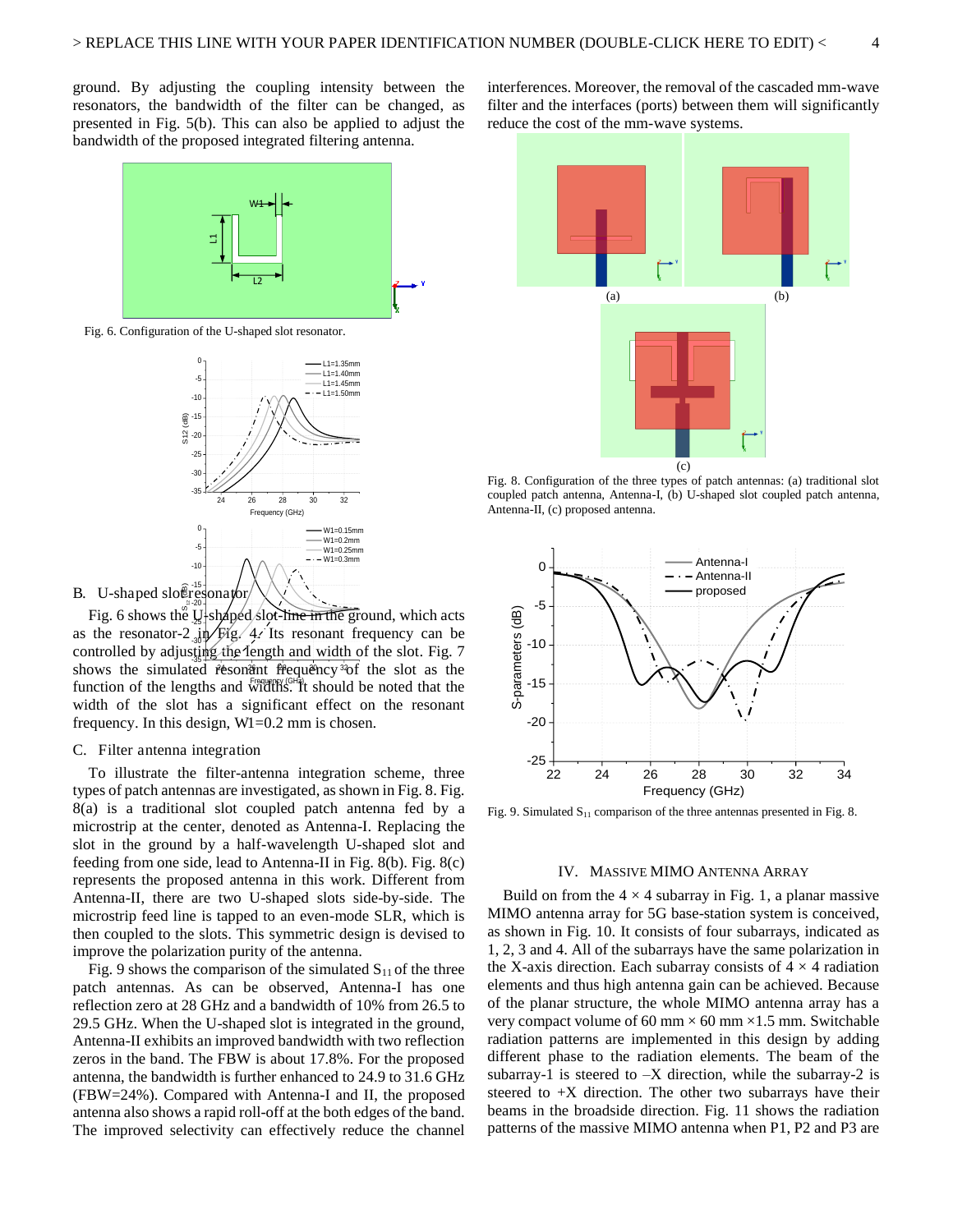excited, respectively. As can be observed, subarray-1 and 2 have maximum radiations in  $\varphi = \pm 26$  degrees while subarray-3 radiates in  $\varphi= 0$  degree.



Fig. 10. Configuration of the proposed  $2 \times 2$  messive MIMO antenna array for base station system.



Fig. 11. The E-plane radiation patterns of the massive MIMO array antenna when P1, P2 and P3 are excited separately.

 Fig. 12 presents the simulated current distribution at 28 GHz when different input ports are excited. When P1 is excited, as shown in Fig. 12(a), strong currents are distributed on the subarray-1. Because the antenna has the linear polarization in X-axis, the strongest mutual coupling occurs between the adjacent subarray-1 and subarray-2, which is revealed from the current distribution. The currents on the subarray-3 and 4 are very weak, and therefore the isolation between them is high.

 The simulated mutual couplings between the four ports are shown in Fig. 13. As can be observed, the mutual coupling between P1 and P2 is stronger (with  $S_{21}$  at about -26 dB in band) than that between P1 and P3 (P4) which is below to -40 dB.

 For base station applications, it is of interest to investigate the radiation characteristics of the MIMO array when two or more inputs are excited simultaneously. Here, the two subarrays (subarray-1 and 2) with the strongest mutual coupling are studied. Fig. 12(b) shows the current distribution when the P1

and P2 are excited simultaneously. It is shown



(b) Fig. 12. The simulated current distribution of the massive MIMO array at 28 GHz: (a) P1 is excited, (b) P1 and P2 are excited.



Fig. 13. Simulated mutual couplings between the four input ports of the massive MIMO array.

that the currents from each subarray are largely confined without much interference between each other. The currents coupled to the subarray-3 and 4 are very weak.

 Fig. 14 shows the simulated 3-D and 2-D radiation patterns at 28 GHz when P1 and P2 are excited simultaneously. Two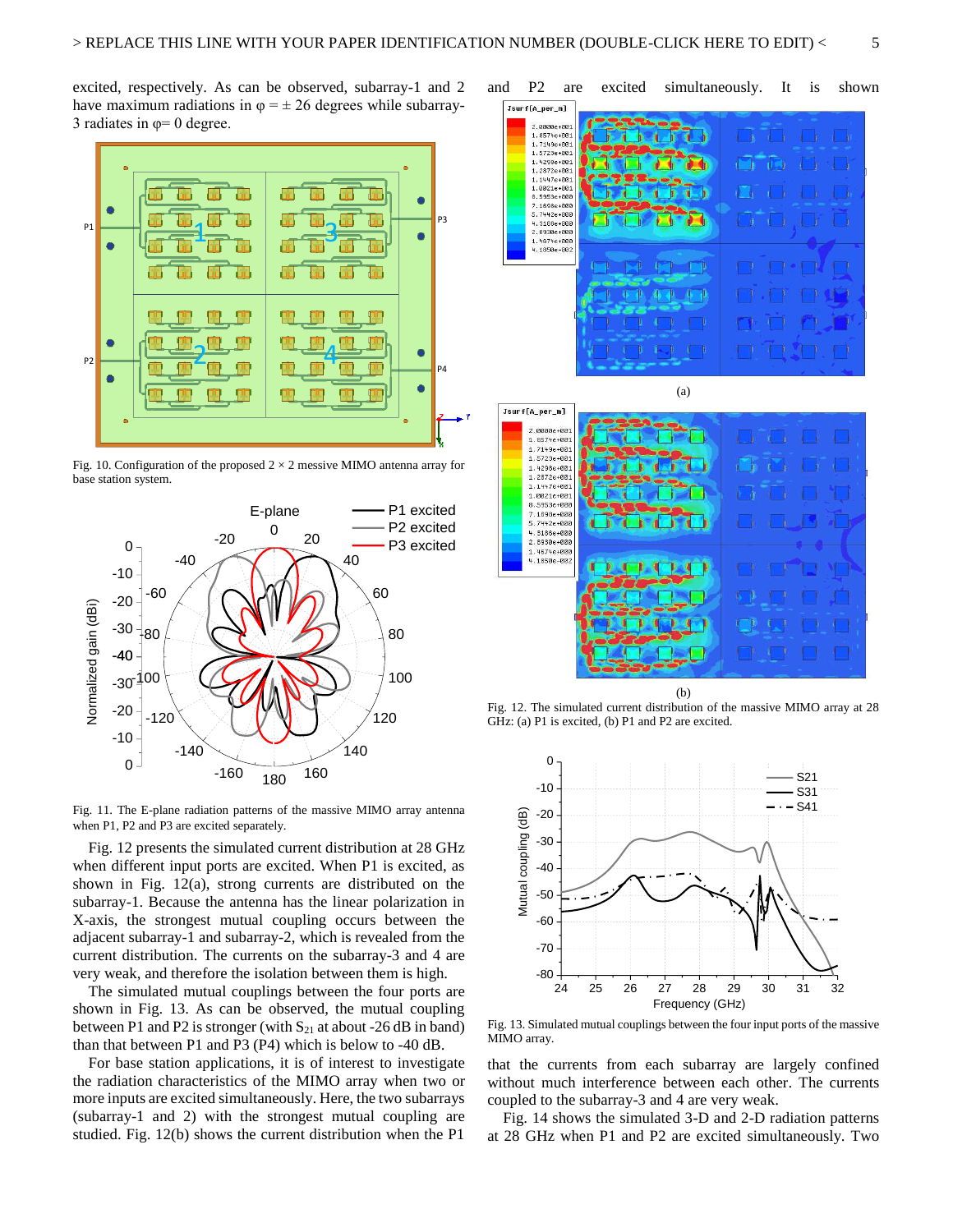

Fig. 14. The simulated radiation pattern at 28 GHz when P1 and P2 are excited: (a) 3-D pattern, (b) 2-D pattern in E-plane (XoZ plane).

each beam is about 16.4 dBi, as shown in Fig. 14(a). Fig. 14(b) shows the corresponding 2-D radiation pattern in the E-plane. The two main beams offset the broadside by 26.5 degrees. The MIMO antenna also exhibits a very good polarization performance with the cross polarization discrimination (XPD) in the main beams higher than 30 dB.

#### V. RESULTS AND DISCUSSION

#### A. Broadband filtering subarray

The proposed  $4 \times 4$  broadband filtering subarray is fabricated and the prototype is shown in Fig. 15. Fig. 16 presents the simulated and measured  $S_{11}$  of the subarray. It is observed that the measured result agrees reasonably well with the simulation, showing a very wide impedance bandwidth from 25.2 to 31 GHz ( $FBW = 21.6\%$ ). The broadband performance is attributed to the integrated design of the resonators and patch as well as the vertically coupled structures. The discrepancy between the simulation and the measurement is caused by the fabrication errors.

 Fig. 17 shows the simulated and measured E-plane normalized radiation patterns of the  $4 \times 4$  subarray at 26, 28



Fig. 15. The prototype of the proposed subarray: (a) front-view, (b) backview.



Fig. 16. Simulated and measured  $S<sub>11</sub>$  of the proposed subarray.

and 30 GHz, respectively. As can be seen, the subarray has a broadside radiation patterns over a broadband. The measured results agree very well with the simulations, showing consistent radiation patterns and high XPD over the whole band. The measured side-lobe is below -12 dB and the XPD in the broadside is higher than 28 dB for all three frequency points. Fig. 18 shows the H-plane radiation patterns of the subarray, which show similar patterns as in the E-plane.

 Fig. 19 shows the simulated and measured antenna gain of the subarray from 23 to 33 GHz. The simulated gain of a traditional patch antenna is also presented for comparison. It is observed that the measured results agree reasonably well with the simulated ones, showing a flat and high gain of 18 dBi from 6 to 30.5 GHz. Out of the band, the gain rapidly drops to below 10 dBi when the frequency is below 23.8 GHz and over 33 GHz. Compared with the traditional patch with the same stack structure, the proposed antenna demonstrates a good filtering characteristic.

#### B. Massive MIMO array

The  $2 \times 2$  massive MIMO antenna array is fabricated and the prototype is shown in Fig. 20. The antenna is composed of 4 subarrays and  $8 \times 8$  patches in total. On the bottom layer, there are four groups of feed networks. Fig. 21 shows the simulated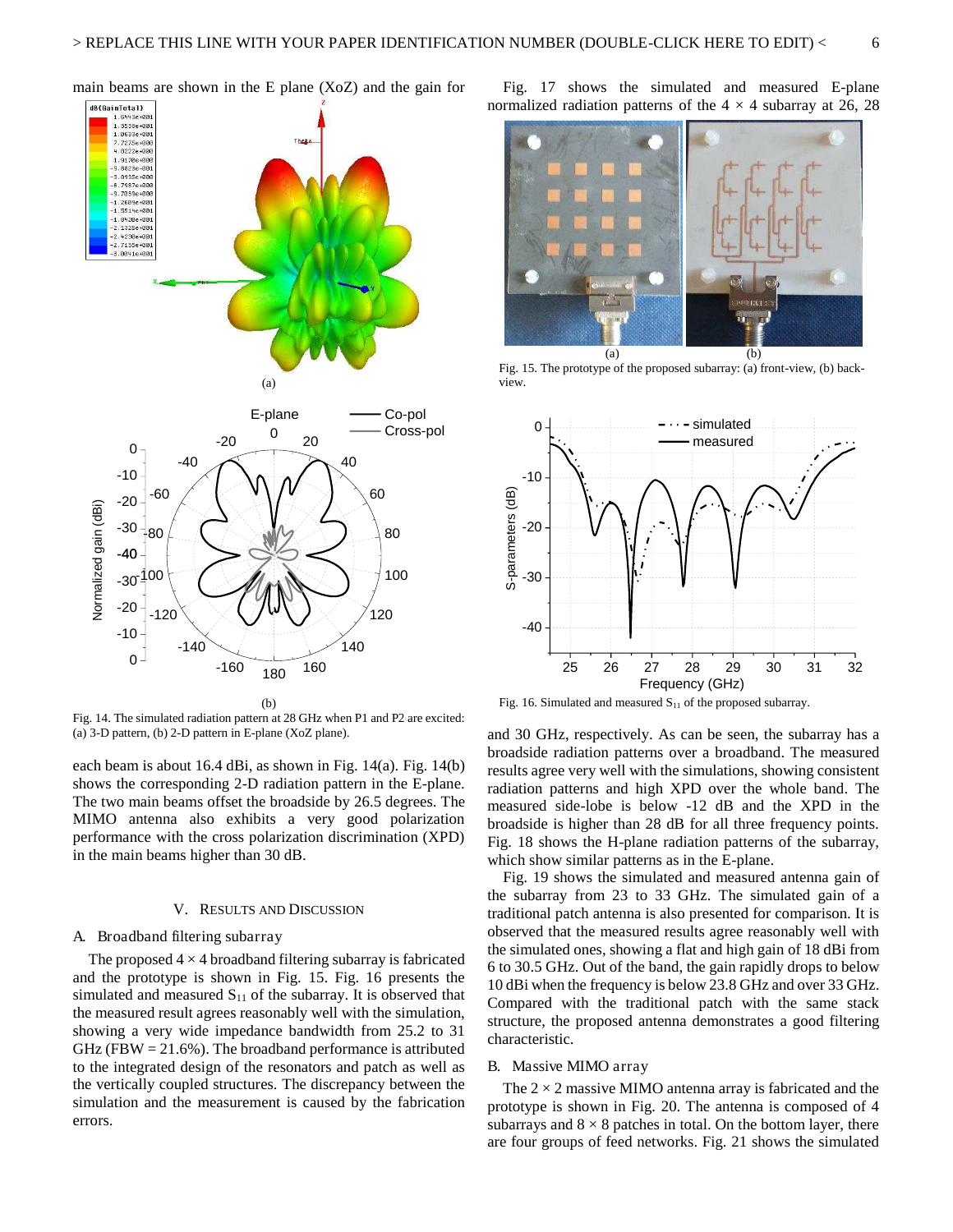and measured mutual coupling between the four subarrays (inputs). Both the simulated and measured results

 Fig. 22 shows the simulated and measured normalized radiation patterns of the massive MIMO antenna in E-plane. When the P1 is excited and the other ports are terminated with



Fig. 17. Simulated and measured normalized E-plane radiation patterns of the subarray: (a) 26 GHz, (b) 28 GHz and (c) 30 GHz.

show the MIMO antenna has high isolation between the subarrays. The most significant mutual coupling occurs between the subarray 1 and 2 and the measured  $|S_{21}|$  is about -28 dB. The isolation between the subarray 1 and 3 (4) are higher than 37 dB.



Fig. 18. Simulated and measured normalized H-plane radiation patterns of the subarray: (a) 26 GHz, (b) 28 GHz and (c) 30 GHz.

a 50  $\Omega$  load, the main beam is steered to an angle of 26 degrees.

 The side-lobes are lower than the main beam by more than 10 dB. The antenna shows a very good polarization performance in the main beam with the XPD lower than -30 dB. The peak gain is 16.3 dBi for the measurement. When P2 is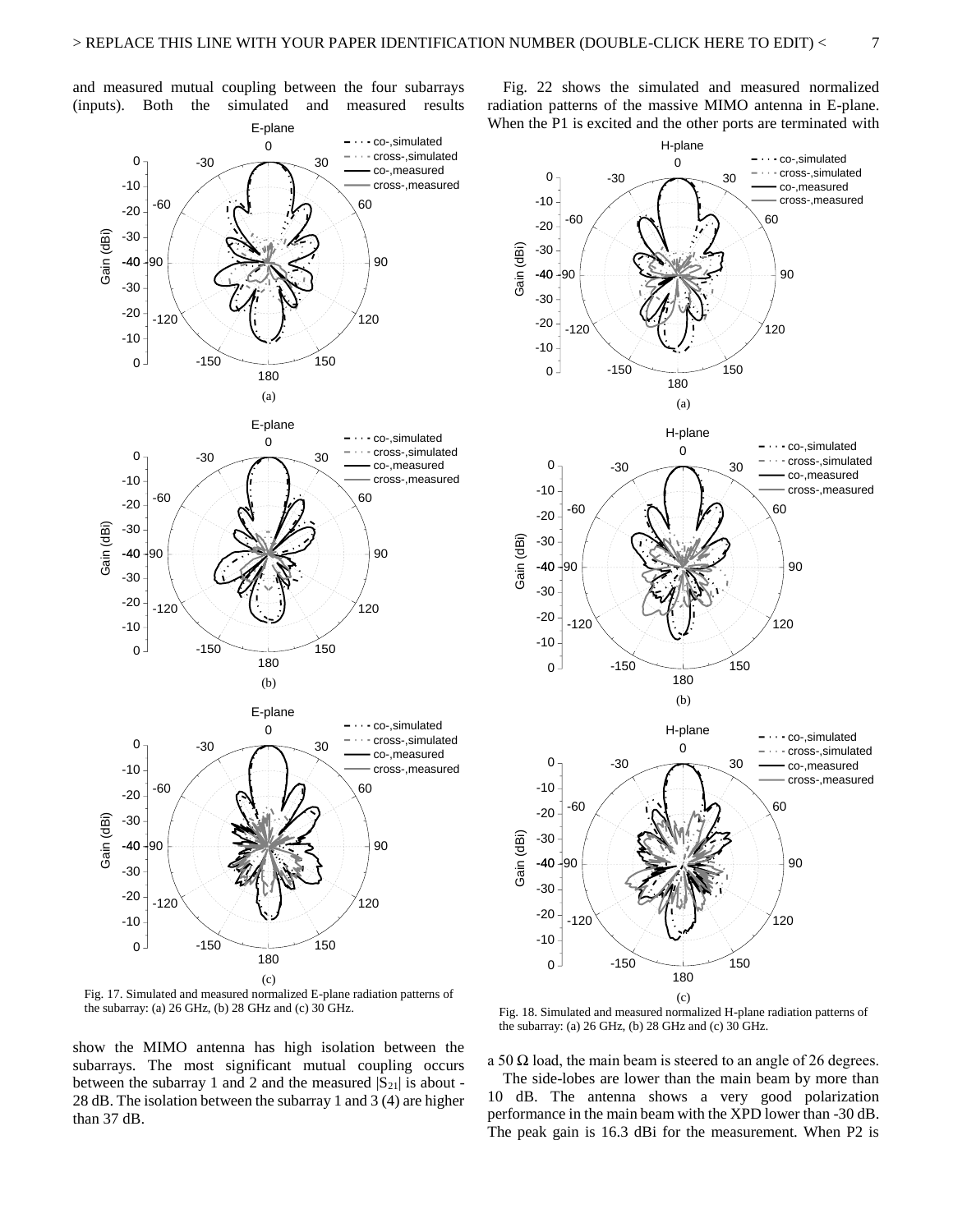excited, the antenna exhibits a similar radiation pattern in the E-plane but the main beam is steered to -26 degrees. The



Fig. 19. Simulated and measured antenna gains of the proposed subarray.



Fig. 20. The prototype of the  $2 \times 2$  massive MIMO antenna array: (a) front-view, (b) back-view.





Fig. 22. The simulated and measured normalized radiation patterns at 28 GHz: (a) P1 is excited, (b) P2 is excited.

peak gain is 16.6 dBi for the measurement. The measured and simulated radiation patterns agree well with each other. Fig. 17 and 18 broadly represent the radiation patterns of the subarray 3 and 4 thus they are not shown here.

#### VI. CONCLUSION

 In this paper, a broadband planar millimeter-wave (28 GHz) massive MIMO antenna array is proposed for 5G base station applications. The MIMO antenna is composed of  $2 \times 2$ subarrays and each subarray consists of  $4 \times 4$  patch antennas with a 3<sup>rd</sup>-order filtering characteristic. The integrated filtering antenna is achieved by vertically coupling together the patch radiator, the slot resonators in the ground plane and the SLR attached to the feed line. A broad bandwidth of 25% is achieved by virtue of the strong couplings. The design methodology and processes are detailed. The performances of the MIMO antenna array, such as impedance matching, mutual coupling and radiation patterns, are investigated. In addition, beam switching capability is also demonstrated and a steering angle of  $\pm 26$ degrees can be achieved. Such switchable patterns with high